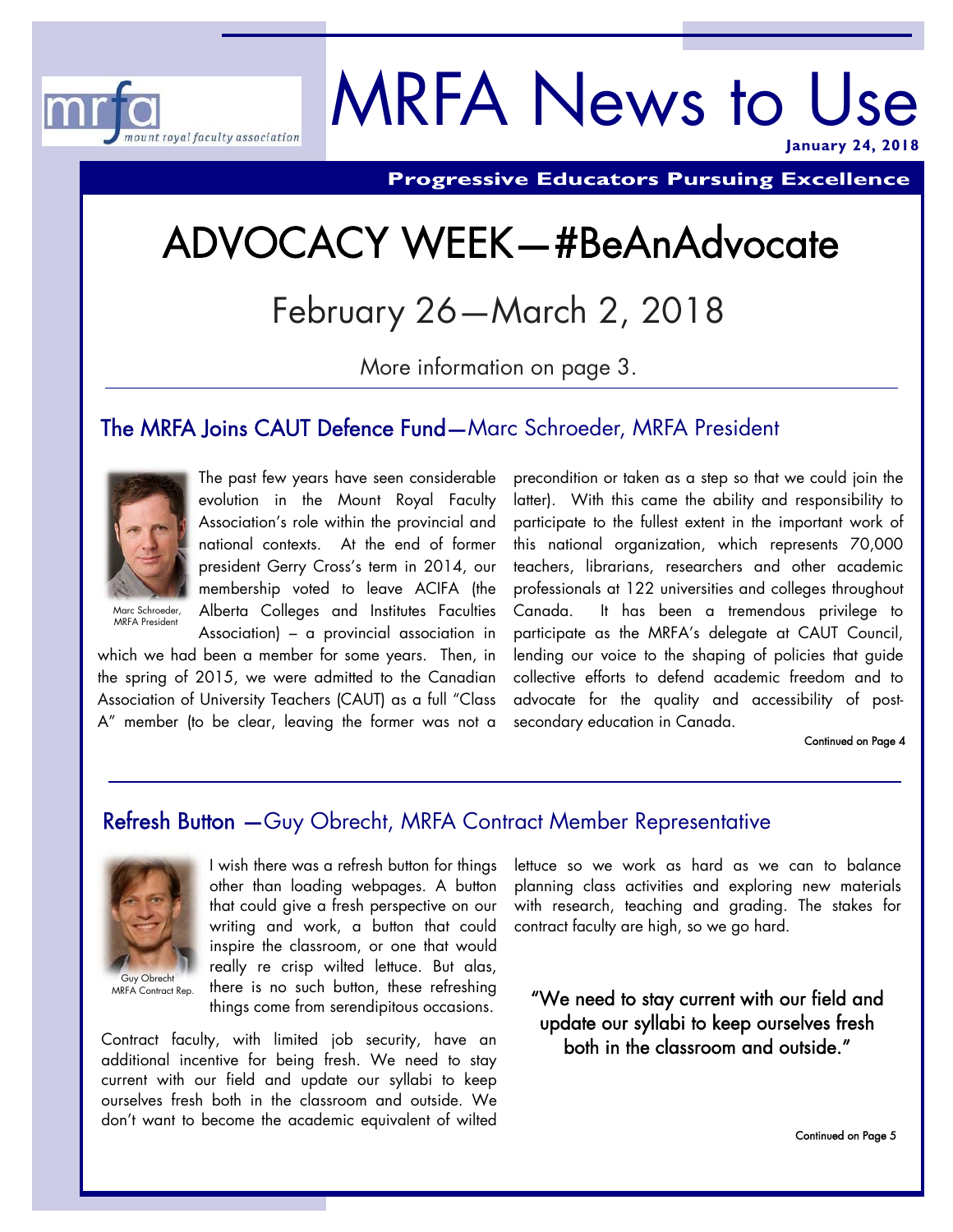Bargaining Update, January 24, 2018—Lee Easton, MRFA VP Negotiations



Lee Easton VP Negotiations

# **Bargaining updates are only provided in the print edition of the News to Use. Please refer to your print edition or email office@mrfa.net for a copy.**

## *Detailed Negotiations Updates will be provided at MRFA Regular Meetings (In Camera Sessions).*

MRFA Regular Meeting Schedule: Tuesday, January 30, 3:00 – 5:00, Lincoln Park Room Friday, March 2, 10:00 – 12:00, Lincoln Park Room Friday, April 6, 9:00 – 11:00, Lincoln Park Room Friday, May 11, 9:30 – 1:00, MRFA AGM, Lincoln Park Room

The Mount Royal Faculty Association provides a collective voice for faculty, promotes tenure and academic freedom, advocates for the highest standards of professionalism in higher education, and upholds the values of diversity, equity and human rights.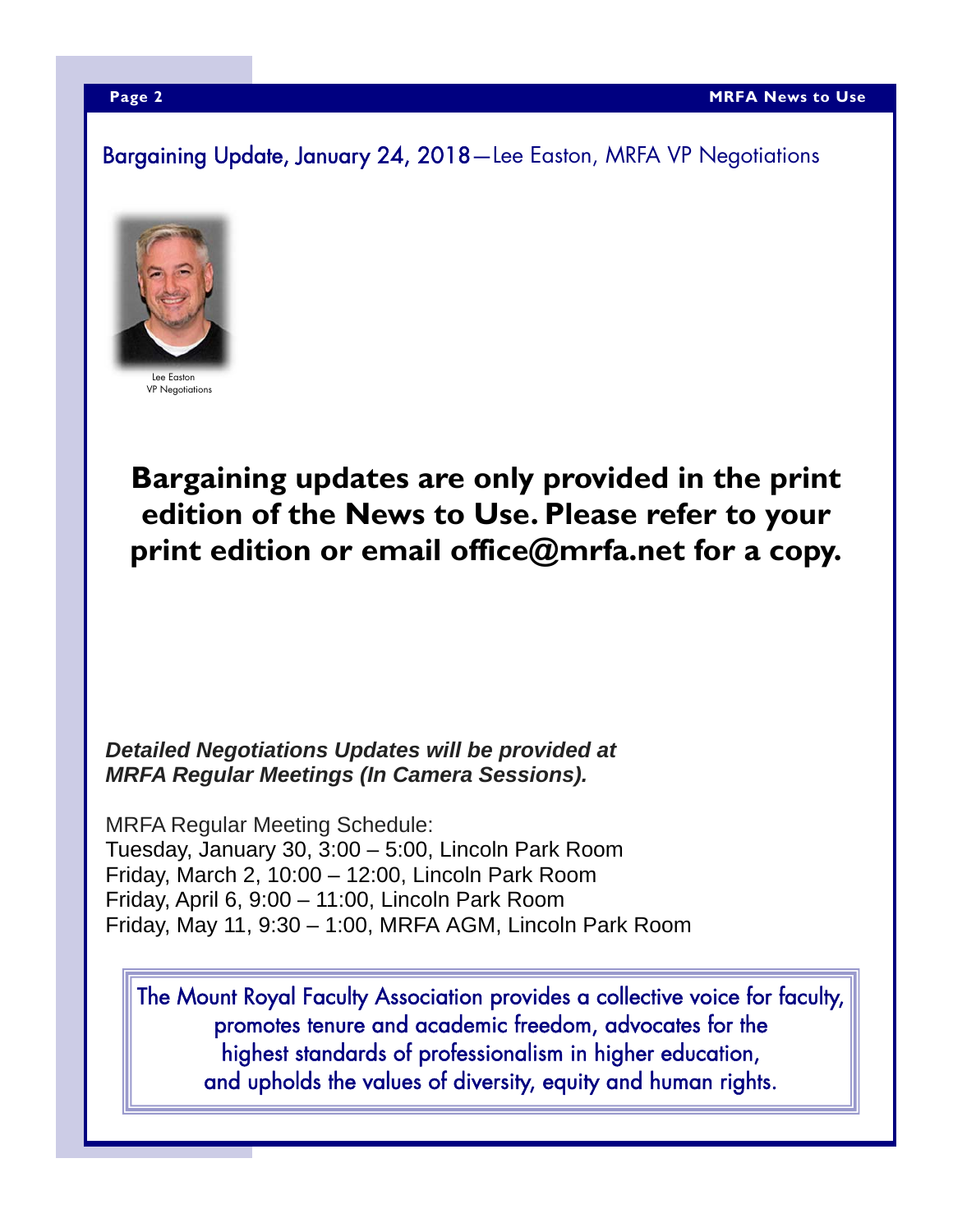# Advocacy Week: Feb 26 to Mar 2 —Michael Truscello, MRFA Advocacy Officer



February 26 to March 2 is MRFA Advocacy Week on campus. During this time, the MRFA Advocacy Committee organizes a series of installations and events designed to provoke and inform. The purpose of these activities is to promote ideas and actions that in a variety of ways contribute to the betterment of postsecondary education in Alberta.

Here are some of the activities we have planned:

- Remember | Resist | Redraw: A Radical History Poster Project comes to us courtesy of MRU historian Sean Carleton and The Graphic History Collective (http://graphichistorycollective.com/). This poster exhibit will be displayed from 10am to 2pm on Main Street on Monday, February 26 and Friday, March 2. The exhibit has been featured on CBC and in Canadian Dimension magazine. According to The Graphic History Collective, the posters feature "alternative perspectives on well-known historical events, and highlights the histories of Indigenous peoples, women, workers, and other oppressed people who are often overlooked or marginalized in mainstream historical accounts."
	- The Get Cracking morning breakfast on March 2 at 8:30am will include a session on challenging popular #ABPSE narratives, with some talking points for faculty to engage Alberta politics on the subject of funding post-secondary education. The breakfast will be followed by an MRFA Regular Meeting at 10am.
- Also on March 2, there will be an MRFA Social Event at 3:30pm, which will include discussion of the transition to a union culture, as well as food and beer.
- The Advocacy Committee is in the process of booking a film for Advocacy Week, so look forward to an update in the MRFA Weekly Newsletter.

We encourage faculty to tweet about Advocacy Week combining the hashtags #BeAnAdvocate and #ABPSE. If you are not already following the MRFA Twitter account, please follow us at https:// twitter.com/MRUFaculty. We will be sharing information and graphics from this account during Advocacy Week and beyond, and faculty can help amplify our message by retweeting.



Fanny "Aïshaa" is a self-taught nomadic visual artist and muralist passionate about the resilience of humans, the richness of communities, and the natural world. All of her experiences seek to celebrate and learn about a diversity of ways of life and practices that can honour life and maintain balance and respectful relationships between all living creatures. See more of her work at www.fannyaishaa.com/.

Note: The painting is based on a photo by MADOC.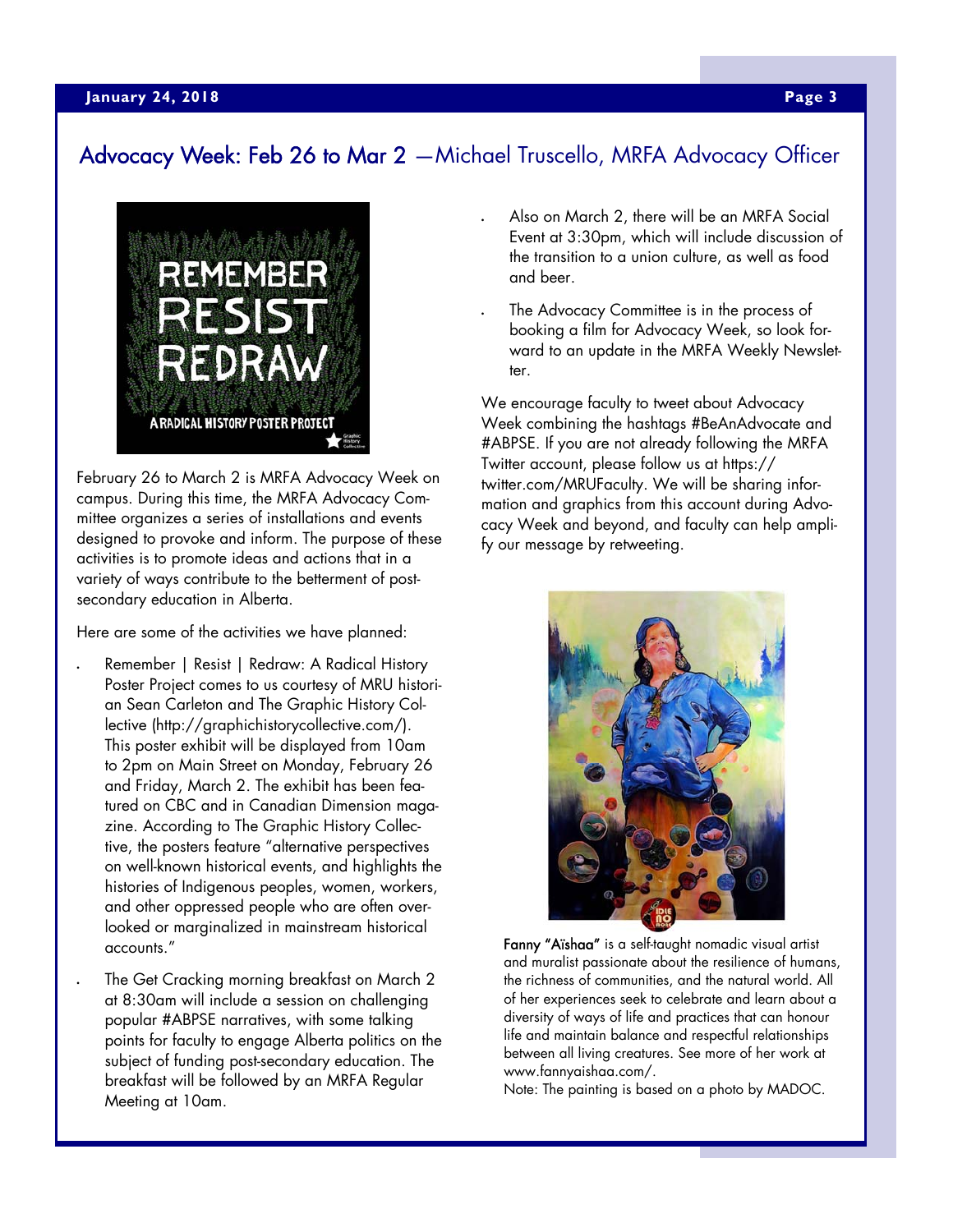# President's Report (Continued)—Marc Schroeder

Recent and current CAUT campaigns have included fair employment for contract faculty, fair copyright, and the rebuilding of federal funding for basic research. I'm also proud that MRFA members have taken the opportunity to serve on national CAUT standing committees (Roberta Lexier was selected by CAUT to serve on its Academic Freedom and Tenure Committee in 2016, and Lee Easton to serve on the Bargaining and Economic Benefits Committee in 2017). Because the MRFA is a Class A member, any of our members can be nominated for committee positions. See caut.ca for a list. Examples include the Executive Committee, the Contract Academic Staff Committee, the Equity Committee and the Librarians' and Archivists' Committee.

More recently, with the coming into force in May 2017 of Alberta's Bill 7, which introduced significant changes to the labour relations regime for the province's post-secondary academic staff and brought legislation in line with recent Supreme Court of Canada decisions (a change about which the MRFA had very actively advocated and consulted in the two years prior), and because we are CAUT members, our Association also became eligible to join the CAUT Defence Fund. Consequently, and as authorized by our membership at the September 2017 Special Meeting, the Association recently submitted an application to join this Fund. As you know, this was an important component of our preparedness strategy for the move to the statutory bargaining process laid out in the Alberta Labour Relations Code (another key element of financial preparedness has been to build of our own MRFA Contingency

#### "at the December 7 meeting of the [CAUT Defence] Fund's Board of Trustees, our admission into the Fund was approved"

Fund). I'm pleased to report that, at the December 7 meeting of the Fund's Board of Trustees, our admission into the Fund was approved (you may be interested to know that the faculty associations from the University of Alberta and Athabasca University were admitted at the same meeting; the University of Lethbridge and University

of Calgary associations had just recently joined as well; the Grant MacEwan University Faculty Association is also on a path to apply for membership in the Fund). Our participation in the Defence Fund will be yet another way for us to engage in mutual support of faculty colleagues throughout the country.

Based on the MRFA's size (approximately 800 members), we have two positions on the CAUT Defence Fund Board of Trustees. Our two nominees will be elected at the Fund's annual meeting in October. At the MRFA's May Annual General Meeting, our Executive Board plans to bring forward bylaw amendment proposals to governing MRFA nominee selection (note that trustee terms are normally for two years). In the interim, and based on expressions of interest solicited from our members and received by our Executive Board, both Karen Manarin (a former MRFA Vice-President, Negotiations) and I will be serving on the Board of Trustees in an interim capacity.

"our province's evolving labour relations context will necessitate the building of even more cooperation and solidarity, not only around bargaining but also in matters of public advocacy, all in support of high-quality, accessible and affordable post-secondary education as a public good.'

At the provincial level, relations with the faculty associations at Alberta's nineteen other publically funded post-secondary institutions are positive. Nevertheless, I anticipate that our province's evolving labour relations context will necessitate the building of even more cooperation and solidarity, not only around bargaining but also in matters of public advocacy, all in support of high-quality, accessible and affordable post-secondary education as a public good. It will be fascinating to see how these changes play out over the coming months and years.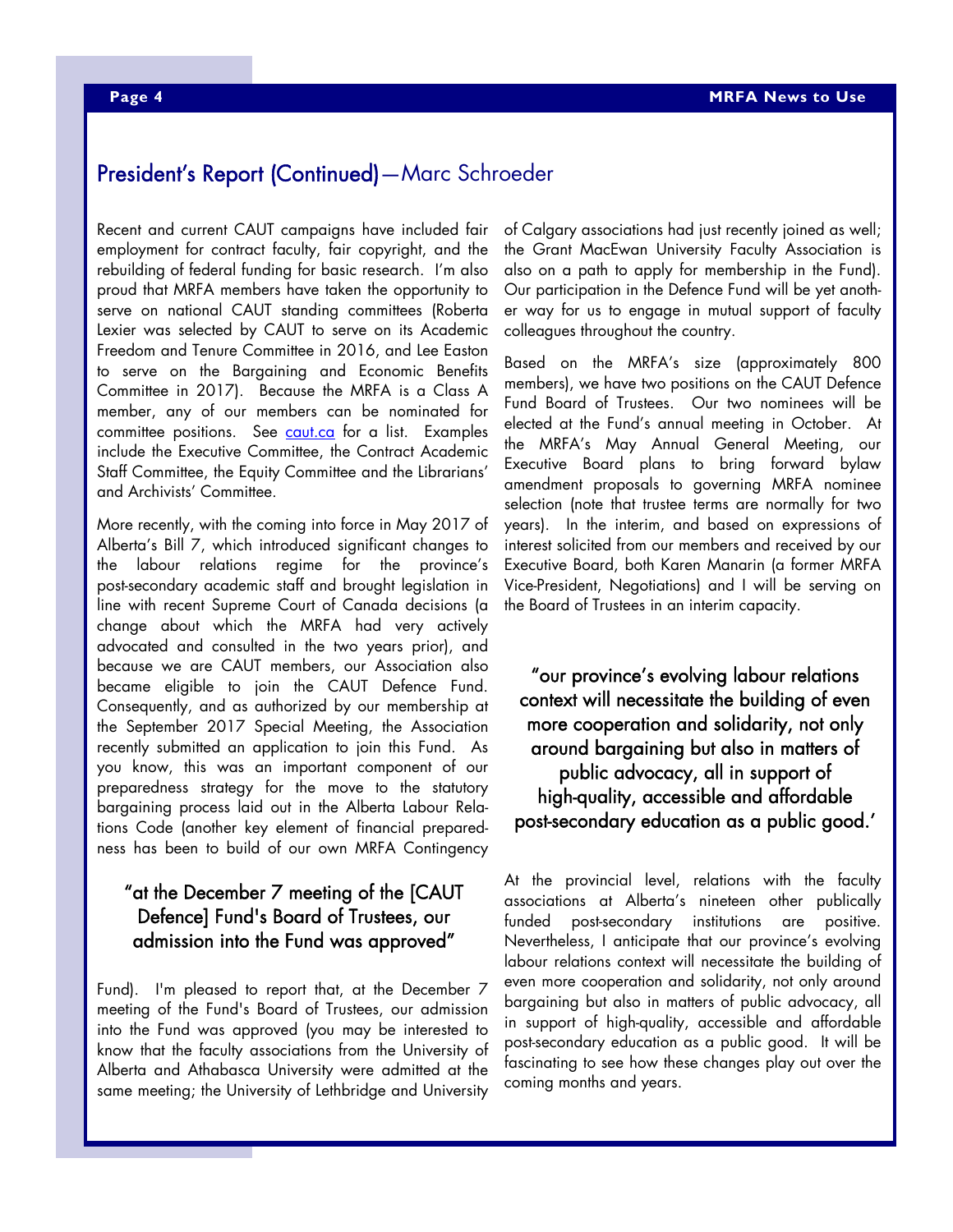# Refresh Button (Continued) — Guy Obrecht, Contract Member Representative

Where fresh perspective often comes from is through teaching. Somehow a class or a student points to some way of seeing material that is surprising and causes us to rethink or add another layer of complexity to the material. For me, sometimes a pedagogical goal that I had for a class is not met and requires me to rethink assumptions implicit in the goal. As a teaching faculty, contract faculty are well positioned to stay fresh through our experience in the classroom. The few presentations and papers I have written in the last two years have all grown out of my teaching practice.

### "the collective agreement allows illness leave with full salary for up to a quarter of our contract's scheduled hours."

Of course, we are human too, and we get sick; this is perhaps less refresh than hard reset. While contract faculty do not have benefits associated with illness leave, the collective agreement allows illness leave with full salary for up to a quarter of our contract's scheduled hours. We tend not to miss classes for minor illness out of our desire to be optimal for our students, and illnesses tend to arrive right at holidays and weekends, but perhaps these serendipitous occasions of sickness are calling us to take a time-out moment to refresh.

Lastly, sometimes getting outside can be key to getting perspective during this time of year. Getting outside for a walk, ski, or snowshoe can be a challenge; from finding gear to wading through snow and starting the car everything seems to be recommending to stay inside, but like a polar bear dip it's always refreshing, especially when out of cell phone service areas.

The challenge is balance: working to stay current and inspire student learning, teaching and grading, staying healthy, and getting outdoor exercise, not to mention family life, seem logically connected but can often be competing interests that can easily outweigh each other. It's up to us to negotiate this balancing act so that no one outweighs the other, to take turns turning off one in favor of the other.

# Faculty Student Relations—Maintaining Appropriate Boundaries

The MRFA's Professional Standards and Ethics Committee . recently hosted a very well attended session on Faculty Student Relations. Some key tips from the session:

- Be firm and fair, and then you can be fun: set clear and specific boundaries.
- Do not share your cell phone or other personal communication channels with students.
- Have, and stick to, an email communication policy (i.e. what will be communicated via email and when you will and will not respond to email).
- In course outlines, specify student responsibilities and faculty responsibilities.
- Do not accept gifts of any kind from students, and state this at the outset.
- Connect with peers who are in similar faculty roles as you to have them as a resource and sounding board.
- Refer students with personal problems or traumas to Counselling and those with significant and ongoing academic problems to the Office of Student Success.
- If you are anticipating a difficult or uncomfortable conversation with a student you can put the student in touch with the Student Advocacy Officer, Andrea Davis, and her participation is invaluable in this process.
	- Phone: 403.440.7792;
	- Email: a.davis@samru.ca

A complete event summary, links to relevant documents and MRU policies, and further resources are available online:

#### mrfa.net/ProfessionalBoundaries